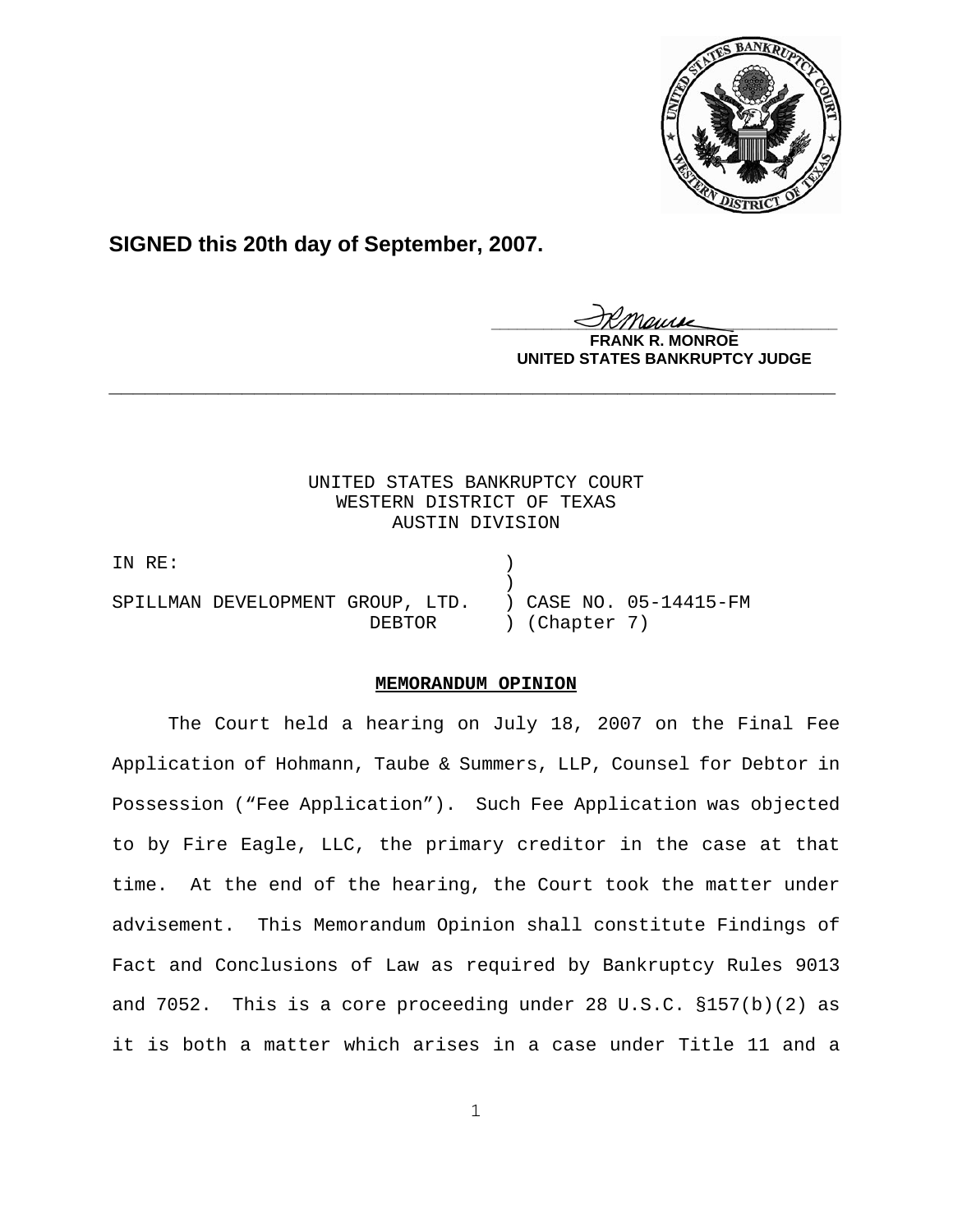matter which arises under Title 11. The Court, therefore, has the jurisdiction to enter a final order under 28 U.S.C. §1334(a) and (b), 28 U.S.C. §157(a) and (b)(1), 28 U.S.C. §151 and the Standing Order of Reference of all Bankruptcy Matters to this Court by the United States District Court of the Western District of Texas, Austin Division.

### **Background Facts**

This Chapter 11 case was instituted by a Voluntary Petition filed August 1, 2005. The Debtor remained in possession of the estate's assets and was authorized to continue the business of the Debtor pursuant to various Orders authorizing the use of cash collateral, such Motions being originally objected to by Fire Eagle, LLC. The Schedules and Statement of Affairs were filed August 17, 2005. The primary asset of the Debtor was a ground lease for the golf course known as Falcon Head Golf Course in the area of Lake Travis at 15201 Falcon Head Blvd., Austin, Tx. The Debtor scheduled the market value of such lease at \$7,212,611.00. Secured claims were listed in the amount of \$13,705,611.02. These consisted of \$8,091,821.25 owed on the first lien indebtedness to American Bank of Texas; \$4,794,191.77 owed to Fire Eagle, LLC,; and \$819,598.00 owed to Phillips and Jordan, Inc. The Debtor scheduled unsecured claims in the amount of \$2,375,467.56.

The business of the Debtor was generating an operating profit, but not to the extent necessary to meet debt service.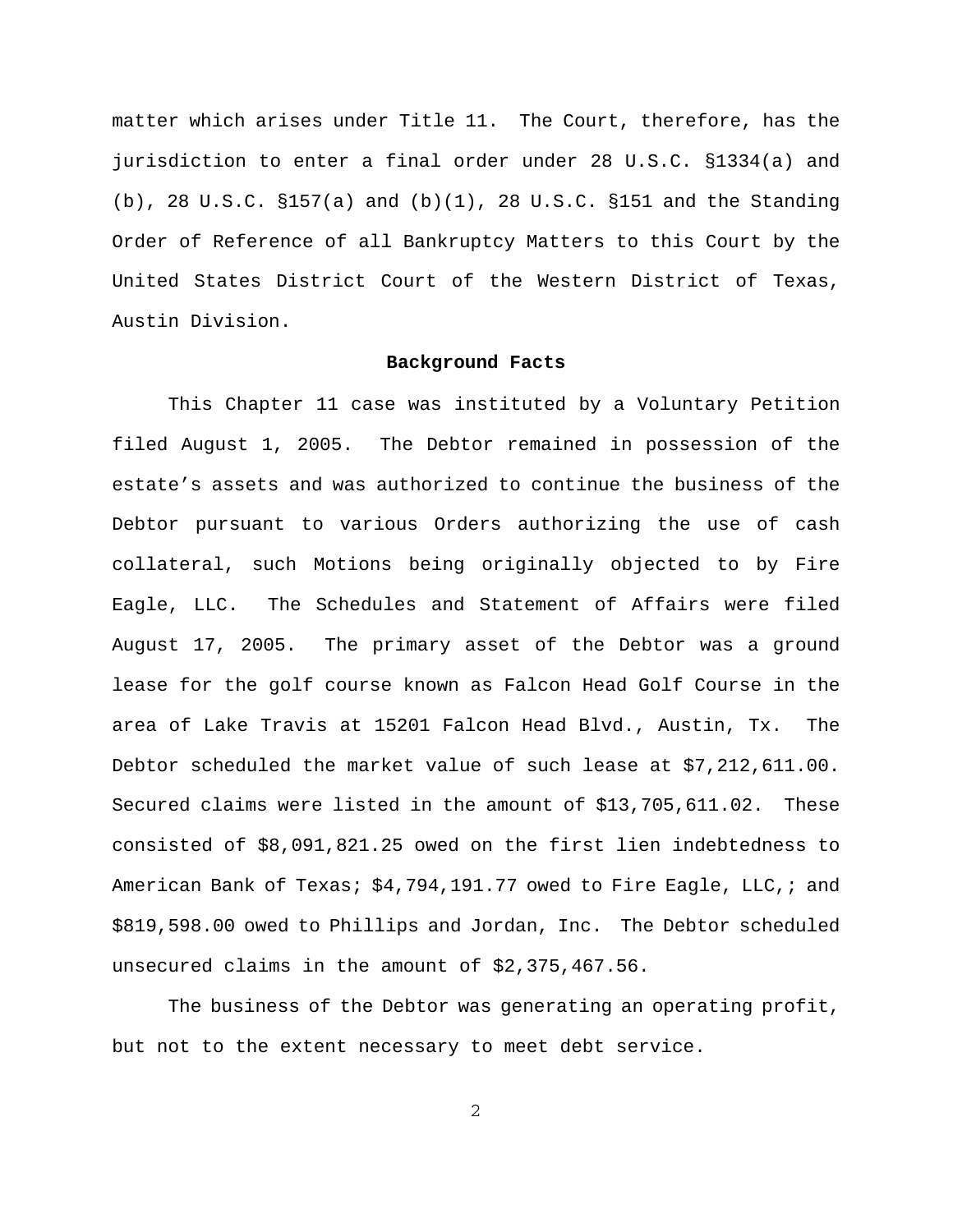It was obvious to the Court at the earliest moment that the Debtor was not going to be able to be reorganized except with the consent of its creditors. Counsel of the Debtor in possession admitted such at the first hearing on the Debtor in possession's request to use cash collateral. Counsel for the Debtor in possession disclosed early on, and maintained the position throughout the case, that this was a liquidating Chapter 11. It was the Debtor in possession's consistent position that the golf course, together with attendant miscellaneous property and leases, would have to be sold as an ongoing entity to the highest bidder.

It was also disclosed early on by counsel for the Debtor in possession that an entity composed of some of the insider equity owners of the Debtor would be making an initial offer to purchase the golf course as a "stalking-horse" bidder. Such insider equity owners always had independent counsel.

Fire Eagle was very active in the case. On September 1, 2005, Fire Eagle filed a motion to compel the Debtor's general partners to file schedules and statements of affairs in accordance with Bankruptcy Rule 1007(g). Specifically, Fire Eagle wanted the general partner(s) to file statements of assets and liabilities that such general partner(s) owned and owed. It also objected to the Debtor in possession's request to use cash collateral and was involved in the resolution of that issue.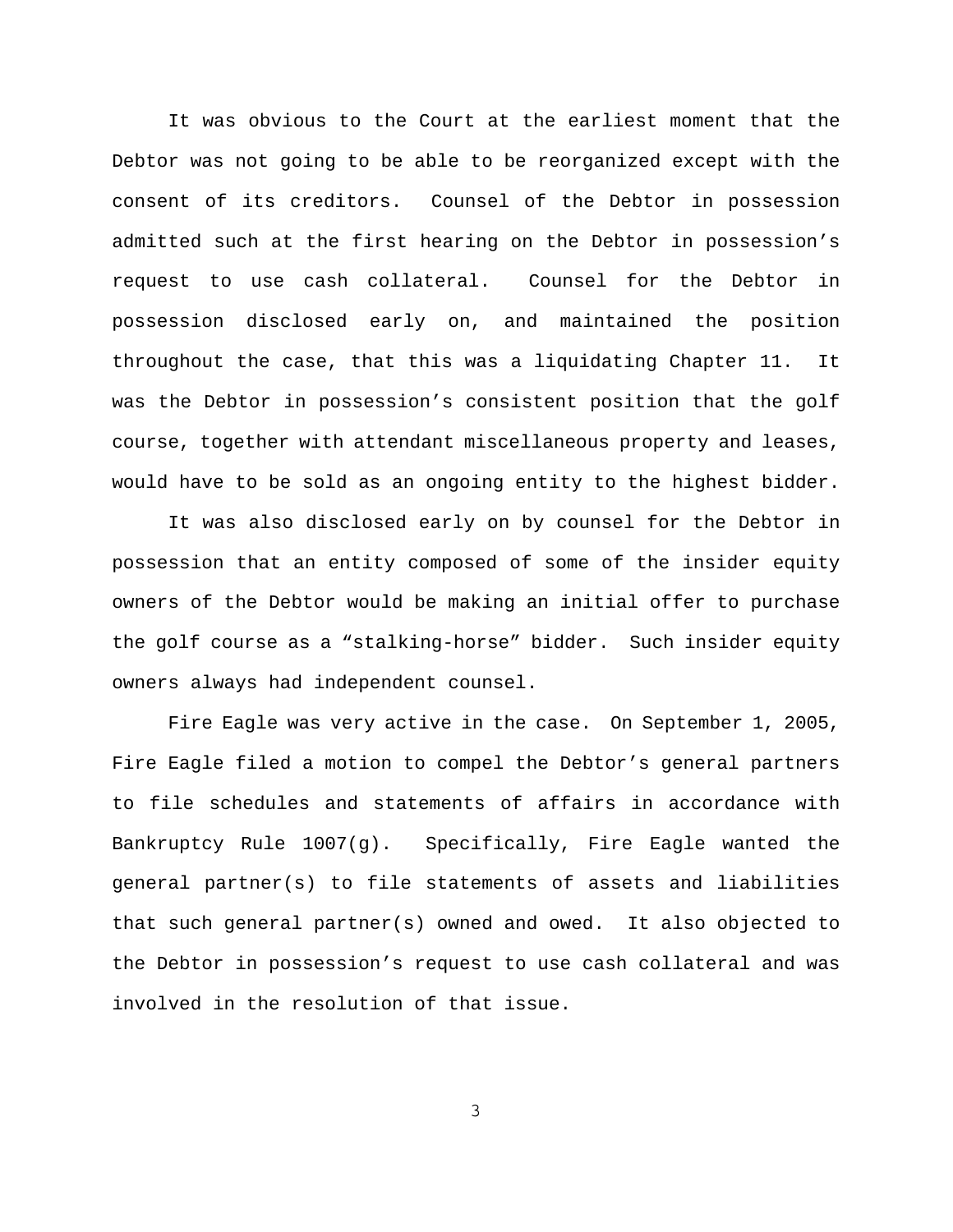Hurricane Katrina hit New Orleans at the end of August 2005 causing severe devastation. Such devastation included the flooding of the offices of Fire Eagle LLC, which was an entity owned by the pension fund for the New Orleans firefighters. As a result of such flooding, Fire Eagle lost all of its documents relating to its loan to the Debtor.

Nothing of substance happened until April 24, 2006 when the Debtor in possession filed a Motion for Orders Approving Sales Procedures ("Sales Motion") in connection with its proposed disposition of the golf course. That Motion contained the stalking horse bid of Falcoln Golf Course Partners, Ltd. for the purchase of the golf course and related assets for \$5,500,000.00. The hearing on the Motion was set for May 22, 2006.

In response to such Motion, and instead of requesting that it be allowed to be a  $\S 363(k)$  bidder under the Sales Motion, Fire Eagle filed a Chapter 11 Plan and Disclosure Statement on May 16, 2006. It also objected to the Debtor in possession's Sales Motion. During this point in time, Fire Eagle was also active in seeking, and taking, Rule 2004 examinations of the Debtor.

On June 7, 2006, an Order approving the Sales Motion was entered in accordance with the Court's ruling at the hearing which had modified the Motion in some respects.

On June 14, 2006, the Debtor filed its own Plan and Disclosure Statement which proposed to implement the sales procedures approved by the Court through the plan process.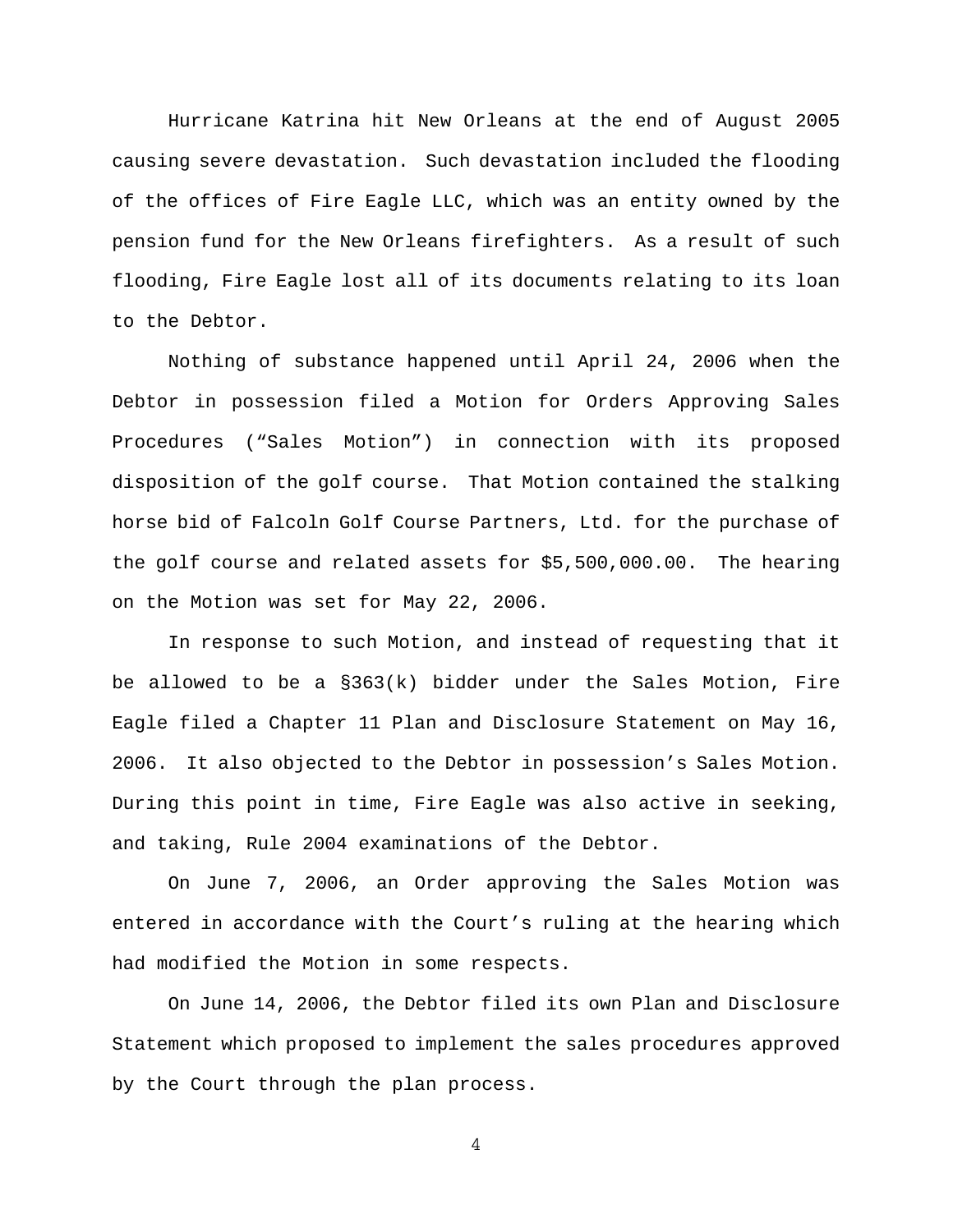Amended Plans were filed.

The parties began to increasingly poke each other in the eye through various motions, maneuvering, and machinations related to their Plans.

Amended plans and disclosure statements were filed.

Hearings were set to consider confirmation of the plans.

Various motions and responses relating to the plans were filed by which each party attempted to gain an advantage over the other.

A valuation hearing was held to value the Debtor's golf course and attendant assets for the purposes of the plans.

Sanctions motions were filed.

Creditors' claims were objected to.

Fire Eagle filed a motion to appoint a trustee.

The parties were in full combat gear sparing no expense.

Prior to the hearing on confirmation, and pursuant to pressure applied by American Bank of Texas in the form of pleadings supporting the Debtor's Plan and objecting to Fire Eagle's Plan, Fire Eagle purchased the first lien indebtedness of American Bank of Texas for approximately \$9,100,000.00.

Time is too short to fully explain all of the legal maneuvering undertaken by Fire Eagle and the Debtor from the filing of the Sales Motion on April 24, 2006 (that being docket item No. 69) to October 25, 2006, the date on which the Debtor's Amended Chapter 11 Plan was denied confirmation – (we are at docket item No. 280 by this time). By November 2, 2006, the date of the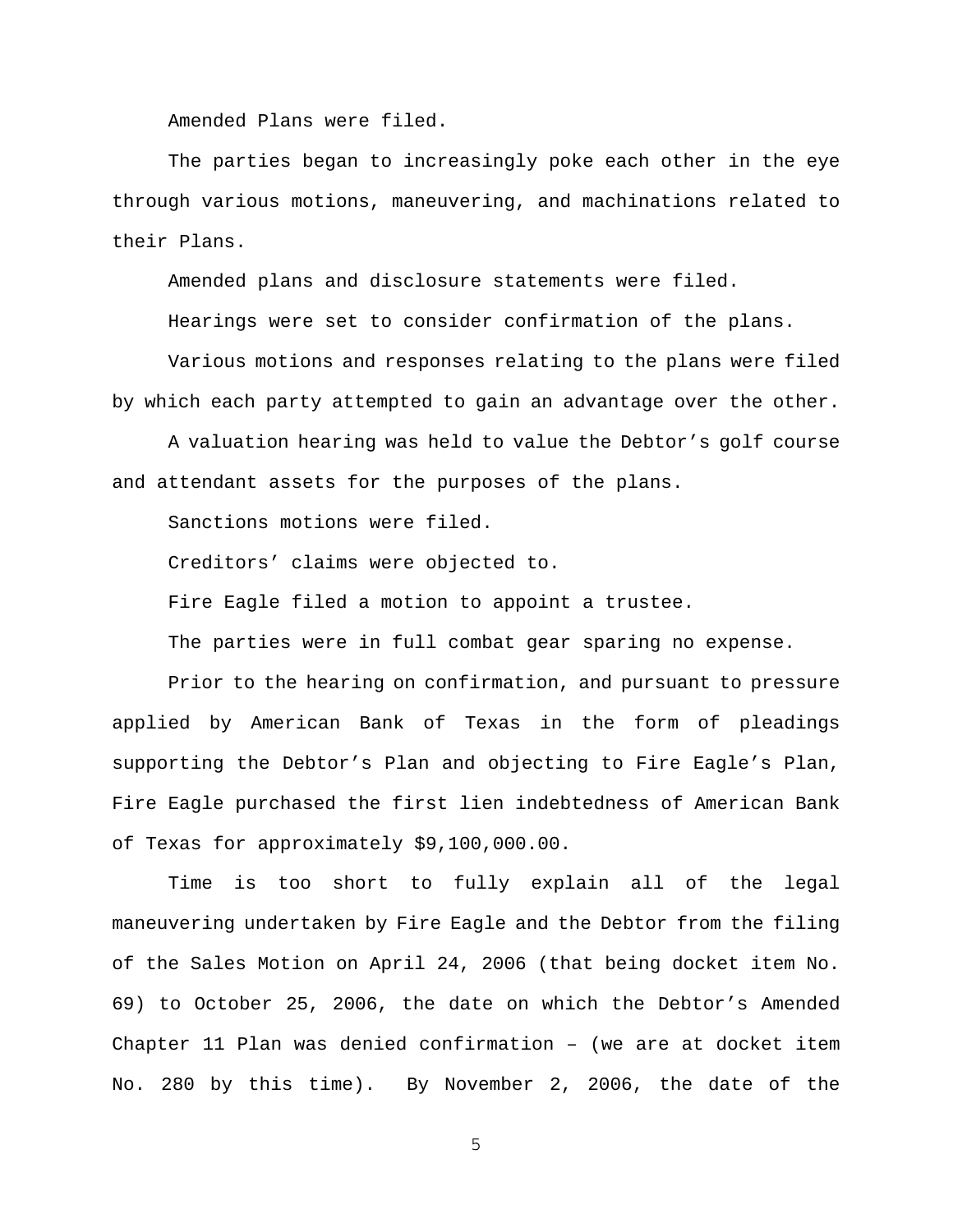hearing on the Plan of Fire Eagle we were at docket item No. 312. Fire Eagle withdrew its Plan at that time due to the criticism of the Court with regard to the patent unconfirmability of its Plan and apparently in recognition that proceeding further to seek confirmation would have been a colossal waste of time.

The Debtor's Plan had been denied confirmation primarily because the Court found it had been proposed in bad faith. Specifically, the Court found that there had been an inadequate attempt to market the property to bona fide third party purchasers, and, more importantly, a failure to disclose that the insider "stalking horse" group proposing to purchase the golf course also owned, through another entity, the adjoining property which they were in the process of developing with a major national hotel chain in hopes of putting the two properties together as a five-star hotel/golf course resort.

Frustrated with the inability/unwillingness of Fire Eagle and the Debtor to seek a reasonable solution to the stalemate they had created through their own version of a Vietnam-like guerilla warfare, the Court ordered a sale. The equity owners interested in purchasing the property were allowed to bid cash and Fire Eagle was authorized to bid its claims under §363(k). The sale ultimately occurred and Fire Eagle was the successful bidder buying the property pursuant to its §363(k) bid for \$9,300,000.00 [approximately \$200,000.00 in excess of the first lien indebtedness it had purchased from American Bank of Texas].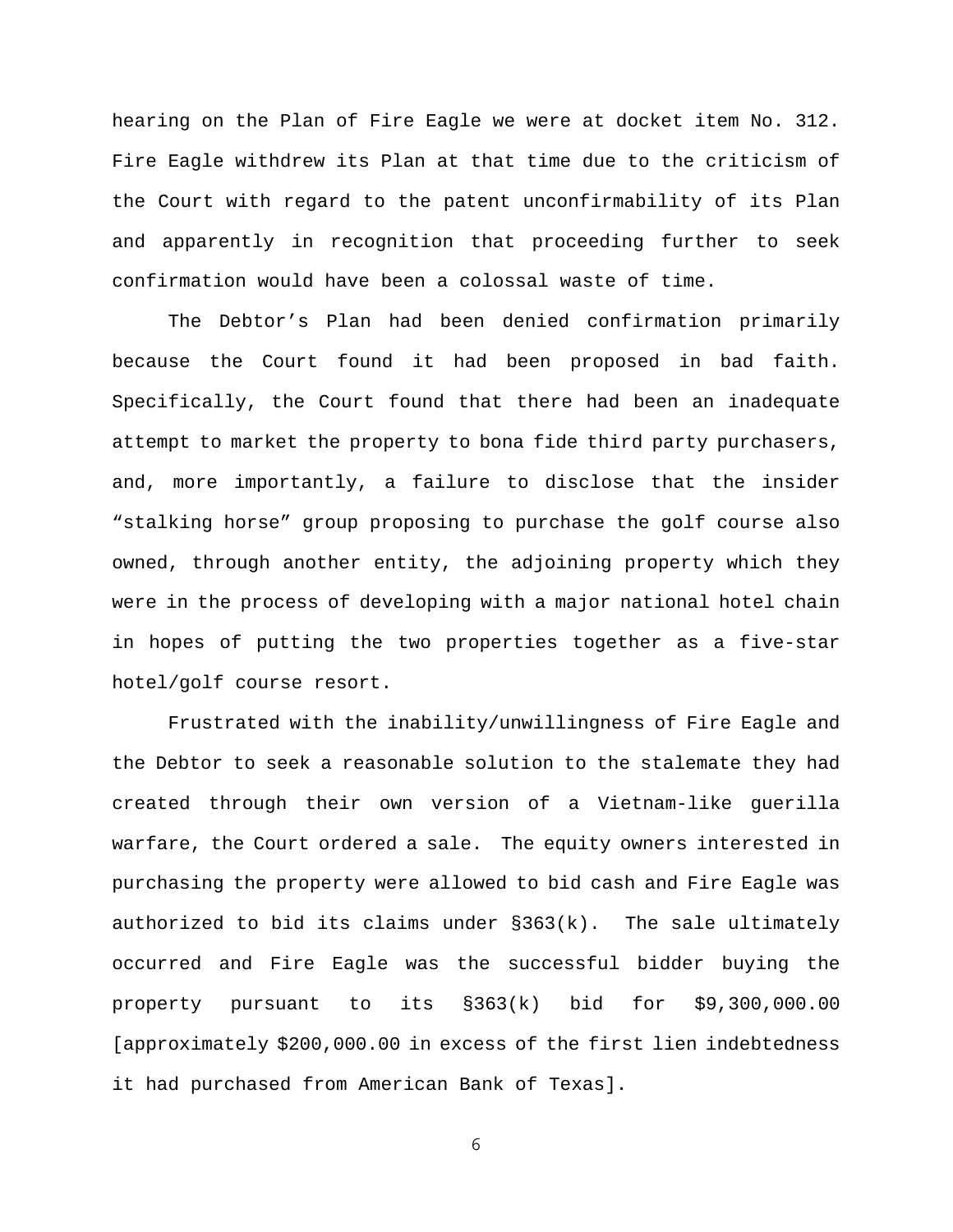During this period of time, the Debtor in possession had also paid approximately \$750,000.00 to Fire Eagle as its cash collateral generated from the operation of the Debtor's business. Therefore, through the exercise of its §363(k) bid and by receipt of \$750,000.00 in cash collateral generated from the Debtor in possession's operations, Fire Eagle received approximately \$1,000,000.00 in credits on its 2nd lien indebtedness.

Since the sale, the case has degenerated into an extremely heated dispute as to whether or not the §363(k) bid of Fire Eagle extinguished the first lien indebtedness purchased by it from American Bank of Texas and, therefore, the liability of the guarantors of that first lien indebtedness (for the most part the same individuals who comprised the "stalking horse" group.). Both the Debtor in possession and certain of those guarantors filed pleadings in this Court requesting a determination of the effect of Fire Eagle's §363(k) bid. All of that remains ongoing in one stage or another and the ultimate determination thereof will, no doubt, certainly reach into the stratospheres of the federal appellate court system together with the Court's determination of this instant contested matter. After all, why settle?

### **The Objection**

 Fire Eagle, in its standard overstated rhetoric, has objected to counsel for Debtor in possession's fees because "[a]pplicant has failed to identify any benefit to unsecured creditors in regards to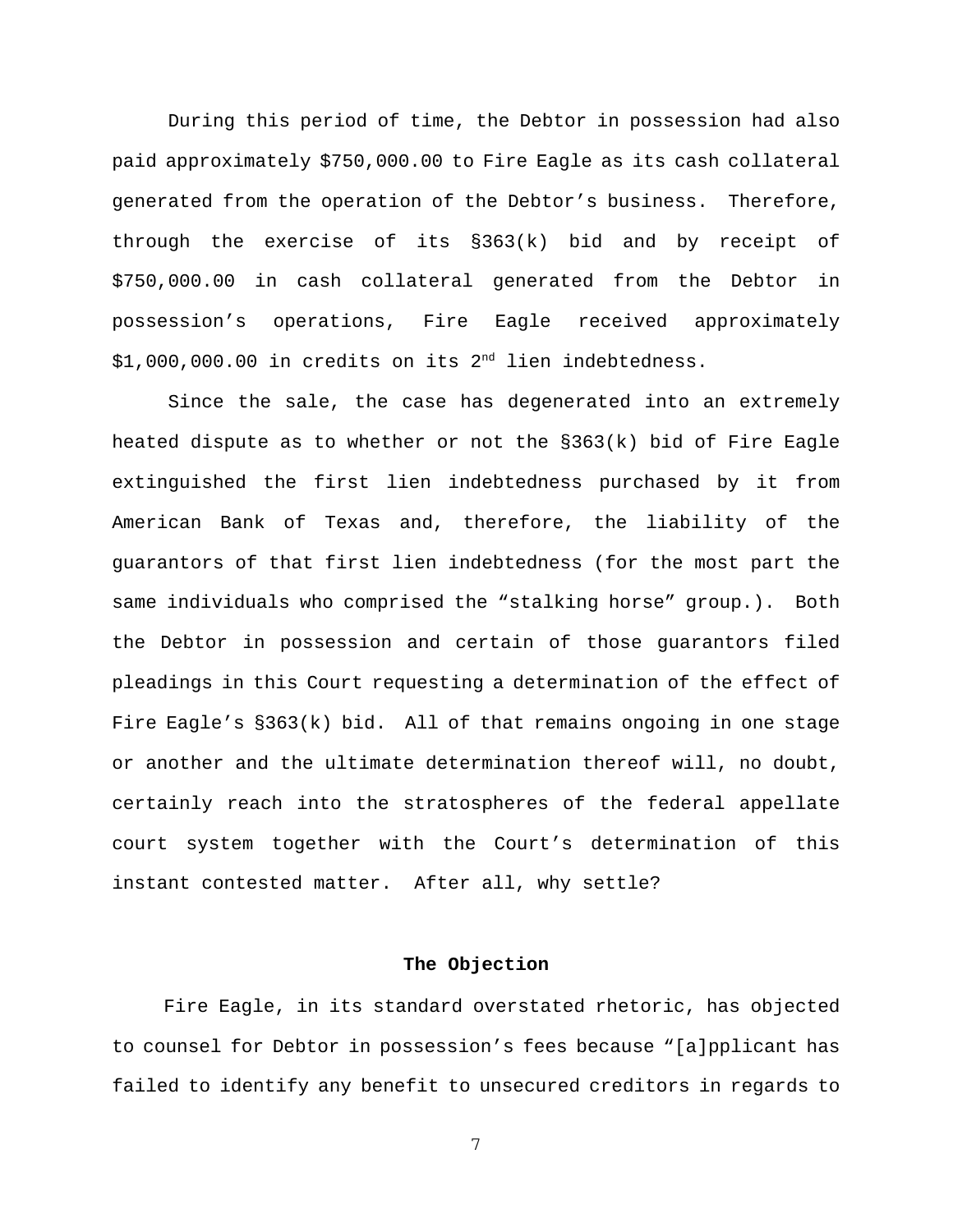any of the work or expenses for which compensation was requested." See the objection of Fire Eagle LLC at paragraph 2. By the time of the hearing on the Final Fee Application, Fire Eagle's posture had softened to some extent although the "hard ball" nature of its modus operandi was still in effect.

#### **Issue**

What fees are compensable to Hohmann, Taube & Summers, LLP as counsel for the Debtor in possession pursuant to relevant Fifth Circuit authority?

#### **Legal Standard**

The legal standard applied to fees for professionals entitled to seek compensation under §330(a) in the Fifth Circuit was, for quite some time, settled.

In essence,  $\S 330(a)(1)$ required the court to engage in a two-step analysis, by first ascertaining the nature and extent of the necessary and appropriate services rendered by the professional, and then assessing the reasonable value of those services. The resulting product called "lodestar" was then presumed to be a reasonable fee. (Citations omitted). In the Fifth Circuit, this two-step analysis did not end the inquiry, a third-step of adjusting the resulting lodestar up or down based on the *Johnson* factors was required. (Citations omitted). ...... Also, the Fifth Circuit has repeatedly stated that "[t]he lodestar may be adjusted according to a *Johnson* factor only if that factor is not already taken into account by the lodestar." (Citations omitted). *In re Gadzooks, Inc.,* 352 B.R. 796, 805-806 (Bankr. N.D. Tex. 2006).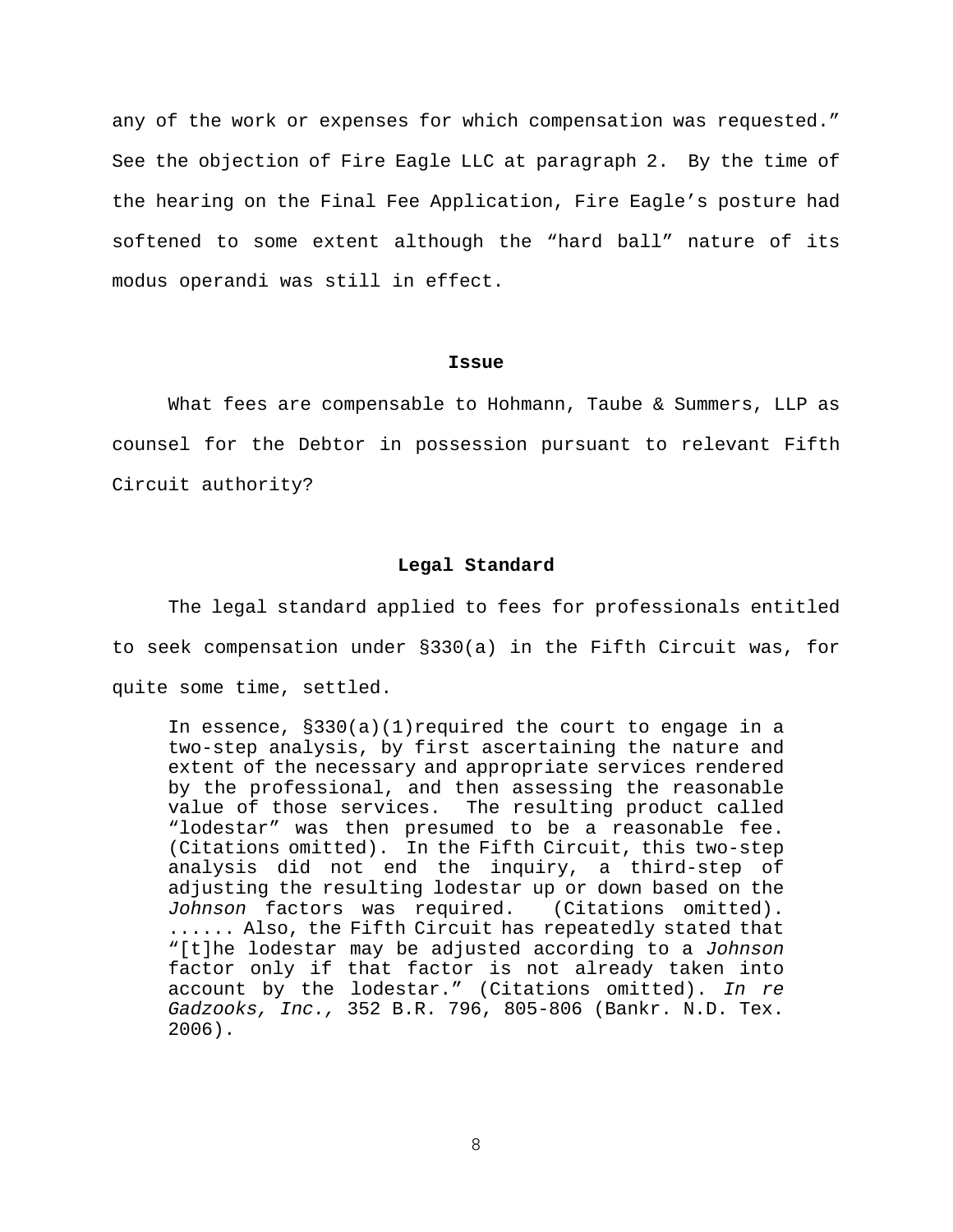After the Bankruptcy Reform Act of 1994, 11 U.S.C. §330(a)(3) read in pertinent part as follows,

In determining the amount of reasonable compensation to be awarded, the court shall consider the nature, the extent, and the value of such services, taking into account all relevant factors including

\*\*\*

(C) whether the services were necessary to the administration of, or beneficial at the time the services were rendered toward the completion of, a case under this title;.

Subsection  $(a)(4)(A)$  further provided that,

Except as provided in paragraph (b), the court shall not allow compensation for  $-$  (ii) services that were not  $-$ (I) reasonably likely to benefit the debtor's estate. (Emphasis added) 11 U.S.C. §330(a)(3); 11 U.S.C.  $$330(a)(4)(A)$ .

Accordingly, up until the Fifth Circuit decision in *Matter of Pro-Snax Distributors, Inc.,* 157 F.3rd 414 (5th Cir. 1998), it was abundantly clear that bankruptcy courts were to make the analysis and determination of benefit of the professional's services "at the time at which the service was rendered". 11 U.S.C.  $\S 330(a)(3)(C)$ and  $(4)(A)$ .

The Fifth Circuit in *Pro-Snax* clouded the issue as it specifically rejected determining the benefit at the time the services were performed. The Court stated,

The other task to which the appeal commends us is deciding which standard must apply to A&K's services rendered before the appointment of the trustee. A&K argues that a reasonableness test is appropriate – whether the services were objectively beneficial toward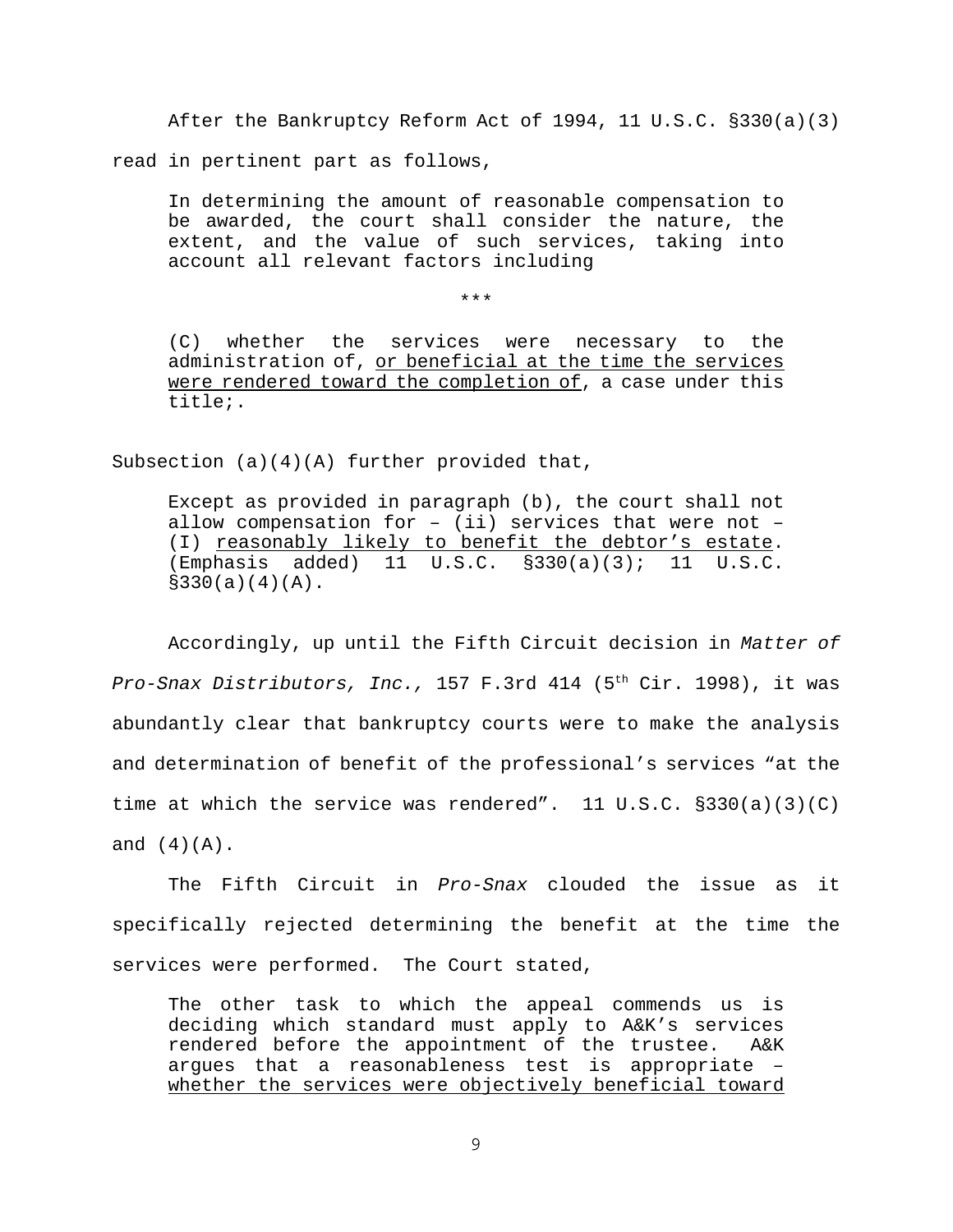the completion of the case at the time they were performed. The Petitioning Creditors, by contrast advocate a more stringent test - whether A&K's services resulted in an identifiable, tangible, and material benefit to the bankruptcy estate. **We determine today that the stricter test is the appropriate measure**. (Emphasis added). *Pro-Snax* at 426.

Further, the Court opined that,

... but we are disinclined to hold that any service performed at any time need only be reasonable to be compensable. Id.

For further emphasis the Circuit stated,

While our ruling may not change the ultimate award to A&K, we believe it important to stress that any work performed by legal counsel on behalf of a debtor must be of material benefit to the estate. (Citation omitted). Id.

However, after making the above-cited statements, the Court

then further muddied the water by stating,

The district court's instruction to the bankruptcy court to consider strongly the debtor's lack of success in obtaining confirmation of the Chapter 11 plan is consistent with the standards identified by Congress in §330, which require that - at the time the services are performed – the chances of success must out weigh the cost of pursuing the action. (Emphasis added) Id.

And, in making its ultimate ruling, the Fifth Circuit did at first appear to make the benefit analysis at the time the services were rendered. This is clear from the Court's statement, that,

We find that A&K should have known from the outset that the Debtor's prosecution of a Chapter 11 plan would fail, given that the Petitioning Creditors – who collectively held more than 50% of the indebtedness in this case – filed an involuntary *Chapter 7* case against the Debtor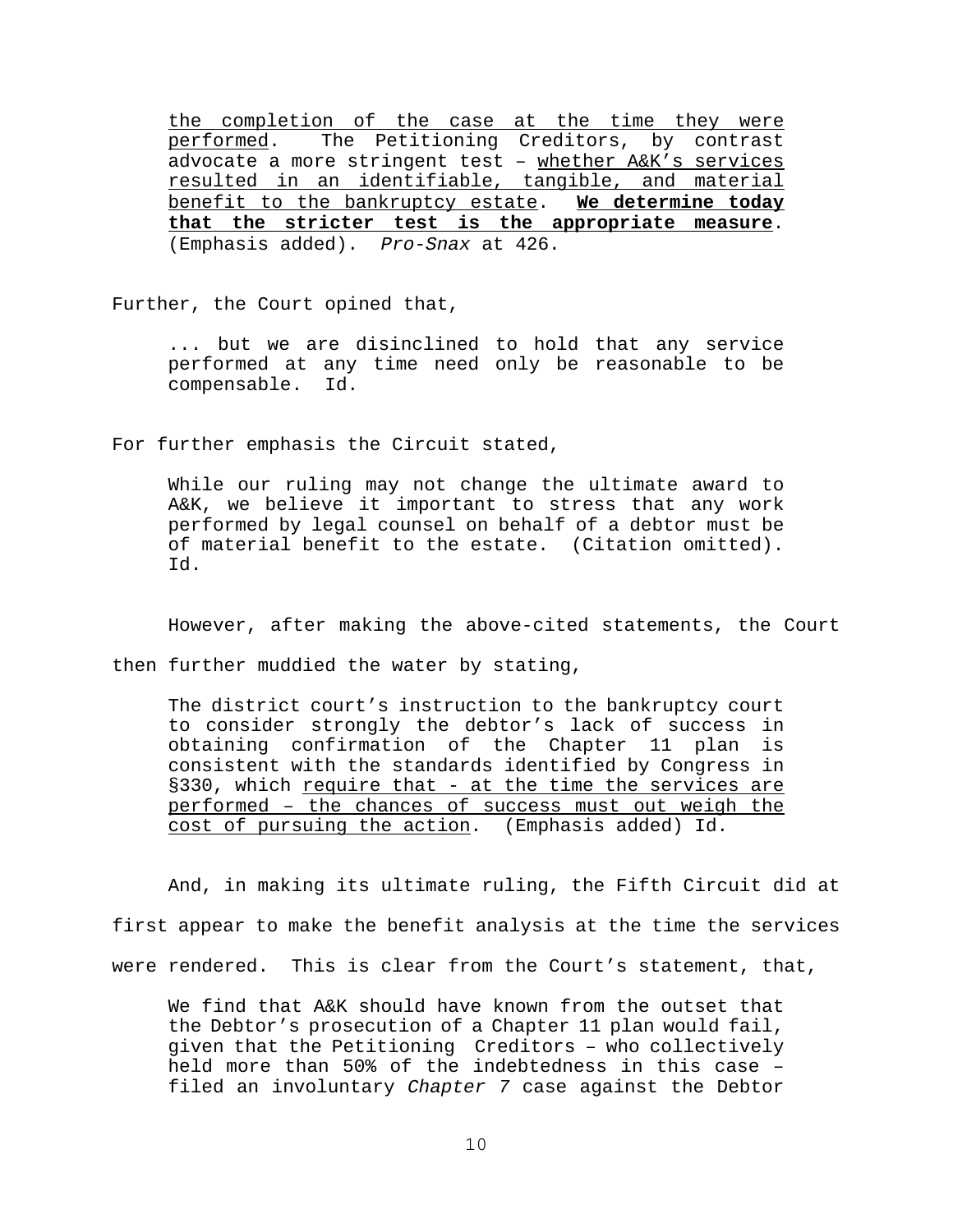and repeatedly informed the Debtor and the bankruptcy court that they believed the case should be administered under Chapter 7. FN 17

However, footnote seventeen states something different:

FN 17. We believe that these facts necessarily should have led A&K to the conclusion that its services were futile, meaning that we would find against A&K even if we today adopted the reasonableness standard that it suggests. (Emphasis added). Id.

Apparently, what the Fifth Circuit did was to adopt the stricter standard – the services must result in an identifiable, tangible and material benefit to the bankruptcy estate – and then make the benefit analysis on the basis of the reasonableness test just to show that the fees should be denied whichever standard was used.

Unfortunately, that does not clear up the issue.

The statute requires that the benefit analysis be performed at the time the services are performed. See 11 U.S.C.  $\S 330(a)(3)(C)$ and (4)(A). The Fifth Circuit in *Pro-Snax,* however, requires there be an identifiable, tangible, and material benefit. It seems to this Court that those two standards are necessarily mutually exclusive concepts as one can rarely point to having accomplished an identifiable, tangible and material benefit at the time one is providing the service which will hopefully lead to such identifiable, tangible and material benefit. The converse is also true. An analysis at the end of the rendering of services based upon whether one's services resulted in an identifiable, tangible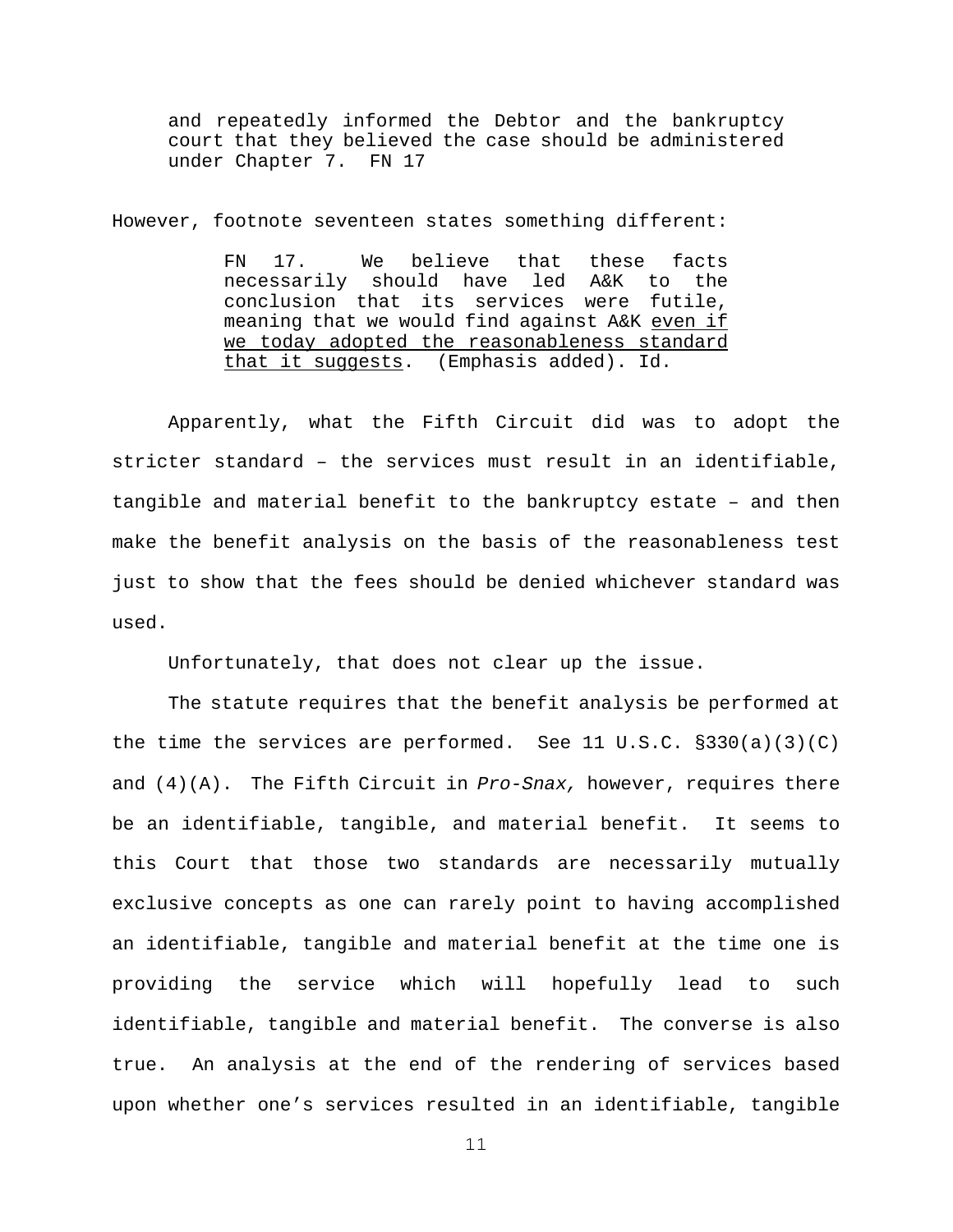and material benefit necessarily precludes viewing the benefit anticipated by the rendering of the services at the time they are rendered as the statute seems to require.

And, this is the exact distinction the Circuit Court made when it rejected the standard urged by A&K [which is that which the statute imposes] and adopted its own stricter test.

This distinction was specifically pointed out by the bankruptcy court in the case of *In re Quisenberry,* 295 B.R. 855, 865 (Bankr. N.D. Tx. 2003) wherein the court stated,

 In the Fifth Circuit, this test does not look at the reasonableness of services or expenses at the time that the services or expenses are incurred. *See In the Matter of Pro-Snax Distribs., Inc.,* 157 F.3d at 426. Rather the test is an objective after-the-fact-test: "Whether [] services resulted in an identifiable, tangible, and material benefit to the bankruptcy estate," regardless of the reasonableness of the services at the time they were rendered. Id. *Quisenberry* at 865.

Another court puts it this way,

While, as indicated by the Fifth Circuit in *Pro-Snax*, a court must look to the benefit to the estate in determining whether professional fees are reasonable (*see*  $11$  U.S.C. §330(a)(3)(C)), under the express language of the statute, the analysis is made "at the time at which the service was rendered" and not in hindsight. *Gadzooks* at 810.

The *Gadzooks* court concluded that,

...the Code does not say "services that did not benefit the debtor's estate", but rather instructs the court to look at the benefit of the services at the time they were rendered. Id.

The *Quisenberry* court followed the direction of the Fifth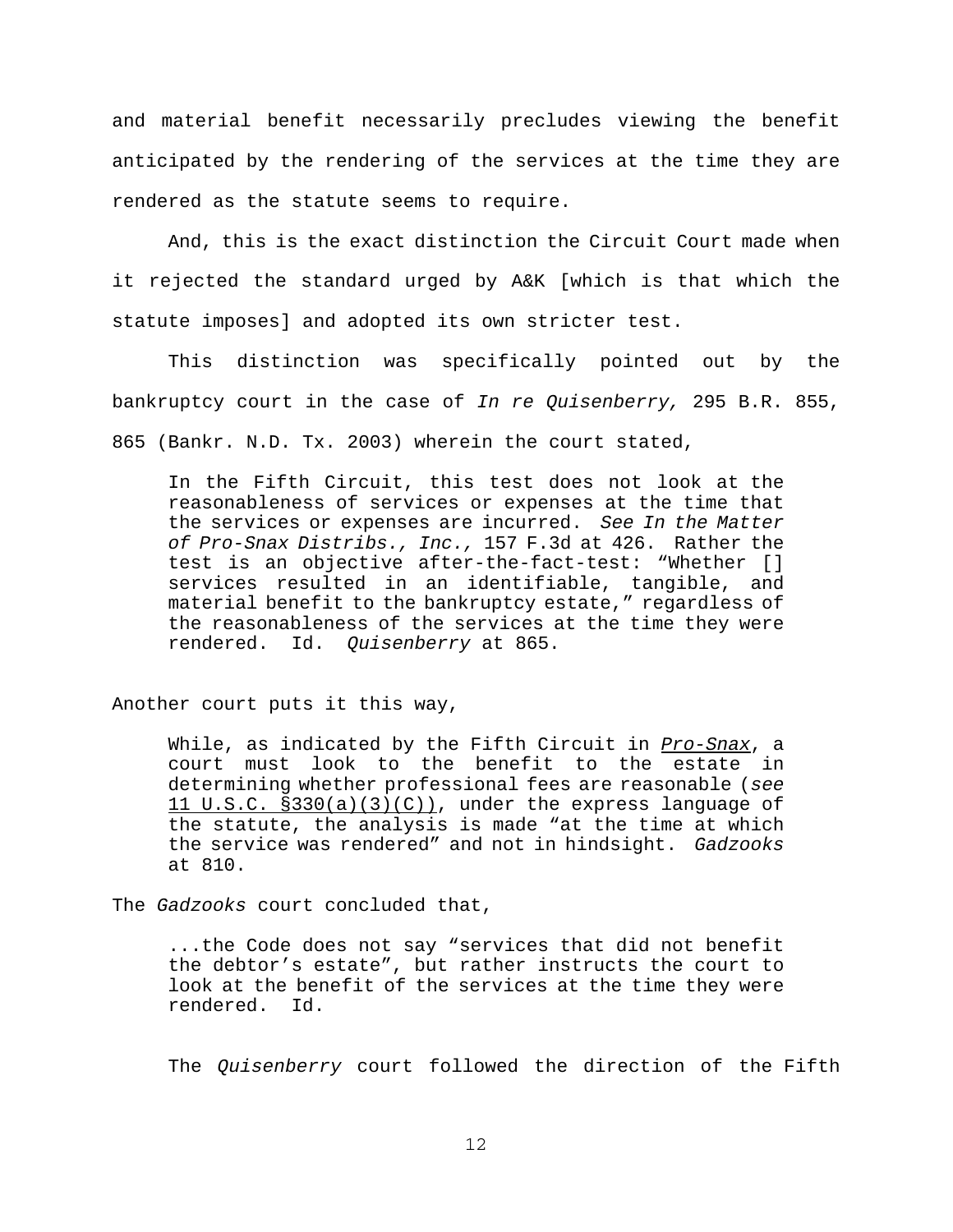Circuit in the *Pro-Snax* decision in making its analysis. The *Gadzooks* court followed the statute in making its analysis concluding,

... the "benefits analysis" of *Pro-Snax* is directed to professionals for the debtor who knew that their efforts were futile, and therefore any time incurred by them was unreasonable at the time the fees were incurred. *Gadzooks* at 812 - 813.

In the face of all the above, the question remains: What is the standard to be applied: The statute or *Pro-Snax* ?

One way of potentially merging these two standards is to require both to be met, i.e. the services must both be beneficial toward completion of the case at the time they are rendered and they must produce an identifiable, tangible, and material benefit to the estate. However, in this combined state it seems the latter consumes the former as it is hard to imagine any situation where the latter exists and the former does not. However, the former clearly could exist without the latter. That is to say that services rendered could have been 1) "beneficial at the time at which the services were rendered toward the completion of the case  $[11 \tU.S.C. §330(a)(3)(C)]$  but 2) failed in and of themselves to produce any identifiable, tangible, and material benefit to the estate as viewed in hindsight. So, exactly what is the inquiry *Pro-Snax* demands? Has a new requirement to those contained in §330 been added or has the phrase "beneficial at the time at which the services were rendered" been redefined to *include* the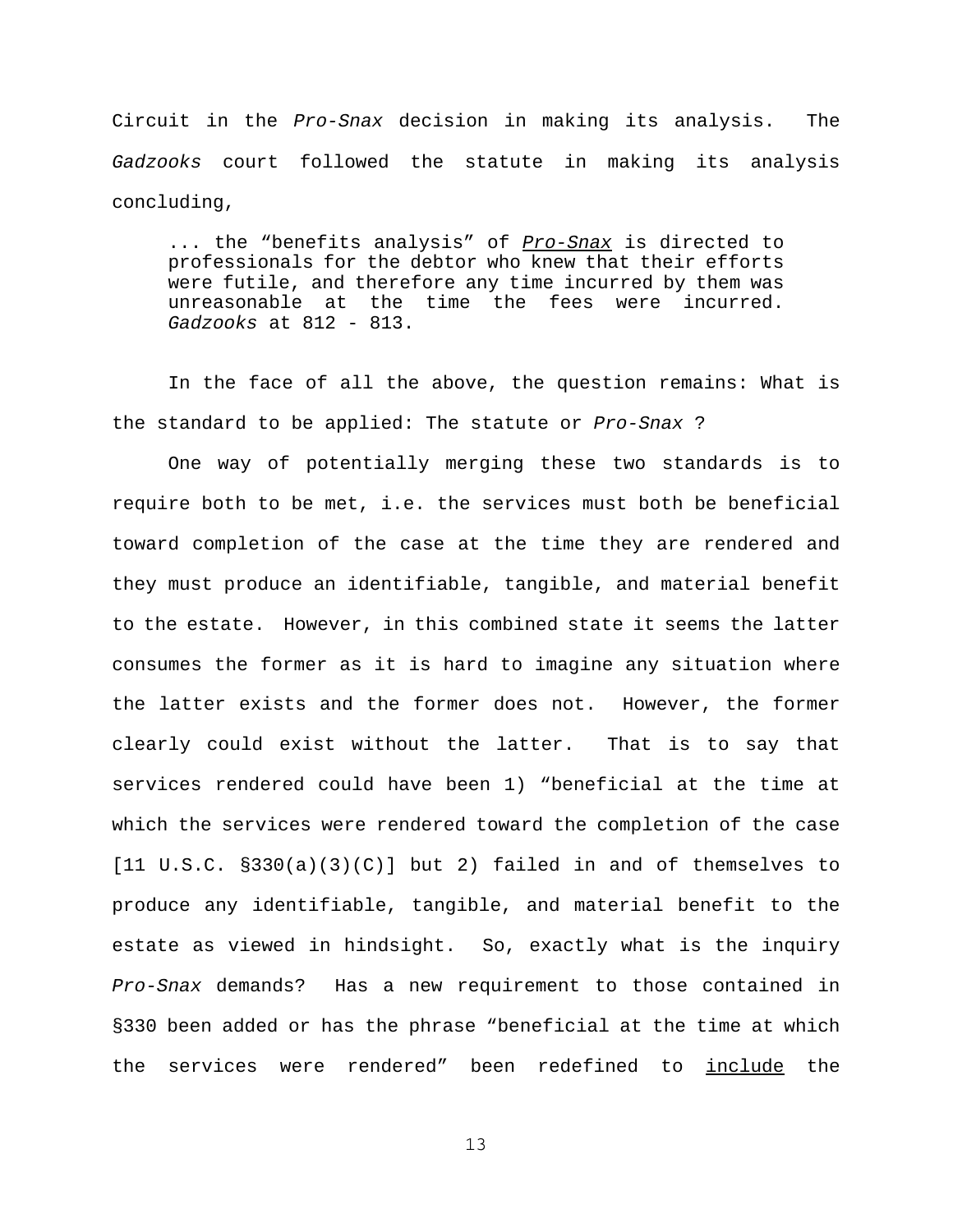requirement of an actual benefit at the end? Perhaps we'll find out when this matter reaches the circuit court. Either way, it is something that we must address.

#### **ANALYSIS**

 At issue is the allowability of the fees and expenses of counsel for Debtor in possession for the entirety of the case. The Court has reviewed the First, Second, and Third Fee Applications as well as the Final Fee Application. The Court has spent an extensive amount of time reviewing the individual daily time records of the various professionals of the applicant submitted in support of the Application. The Court does not find fault with any of the individual time entries per se.

Fees are requested in the total sum of \$252,176.45. After application of \$25,000.00 pre-petition retainer and earlier payments authorized by the Court with reference to the allowance of the interim fee applications [all subject to final allowance], there remains owed and unpaid \$121,505.53.

Expenses requested to be reimbursed total \$23,503.03 of which only \$1,516.62 remains outstanding.

 The hourly rates charged by each of the professionals of applicant rendering services are reasonable according to the community standards in which they were rendered, although they are at the very top end of that reasonableness scale. The average hourly rate charged was \$316.63. This indicates that most of the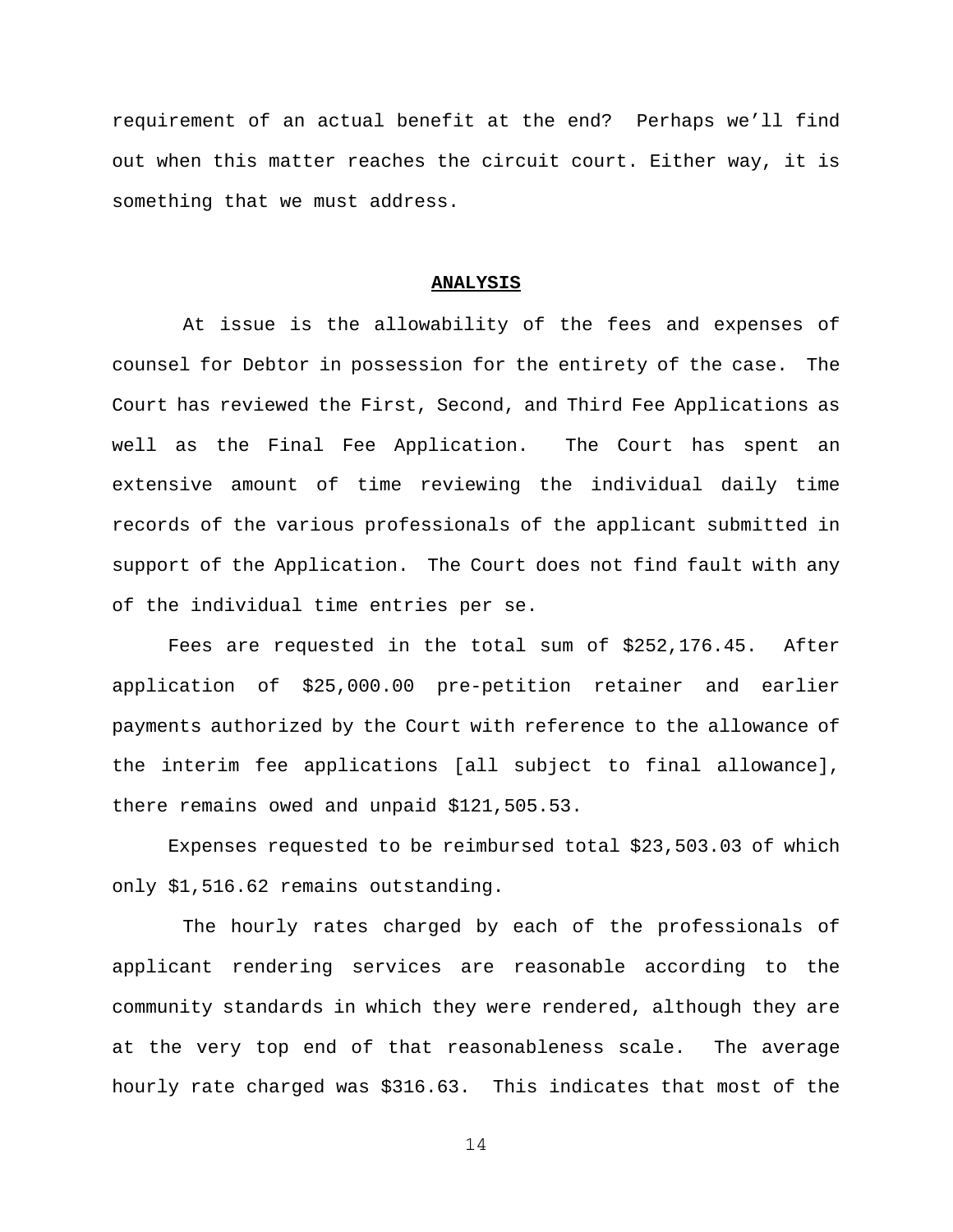work performed in the case was rendered by the two most senior lawyers on the file.

There are no other co-equal administrative claimants in this case. The fees, to the extent allowed, will be paid out of the cash collateral of Fire Eagle pursuant to the carve out provisions of the First Amended Agreed Final Order Authorizing Use of Cash Collateral entered September 6, 2005.

The services rendered break down into the following categories:

1. General services related to the filing and the initial stage of the case generated fees of \$5,984.25 and expenses of \$173.94. At the hearing Fire Eagle stated that it had no objection to these fees.

2. Services rendered with regard to the Debtor's operations in Chapter 11, cash collateral issues, other financing/credit issues, sale issues, negotiations dealing with secured and other individual creditors, and other creditor issues generated requested fees of \$63,213.50 and expenses of \$7,441.03 ("Cash Collateral/Business Operations"). Fire Eagle objects to these as excessive and not producing the necessary benefit to be compensable.

3. Services rendered in the catch-all category of "Case Administration" relating to revising schedules and statements of affairs, reviewing the monthly operating reports, dealing with the U. S. Trustee, and attending to general case matters generated a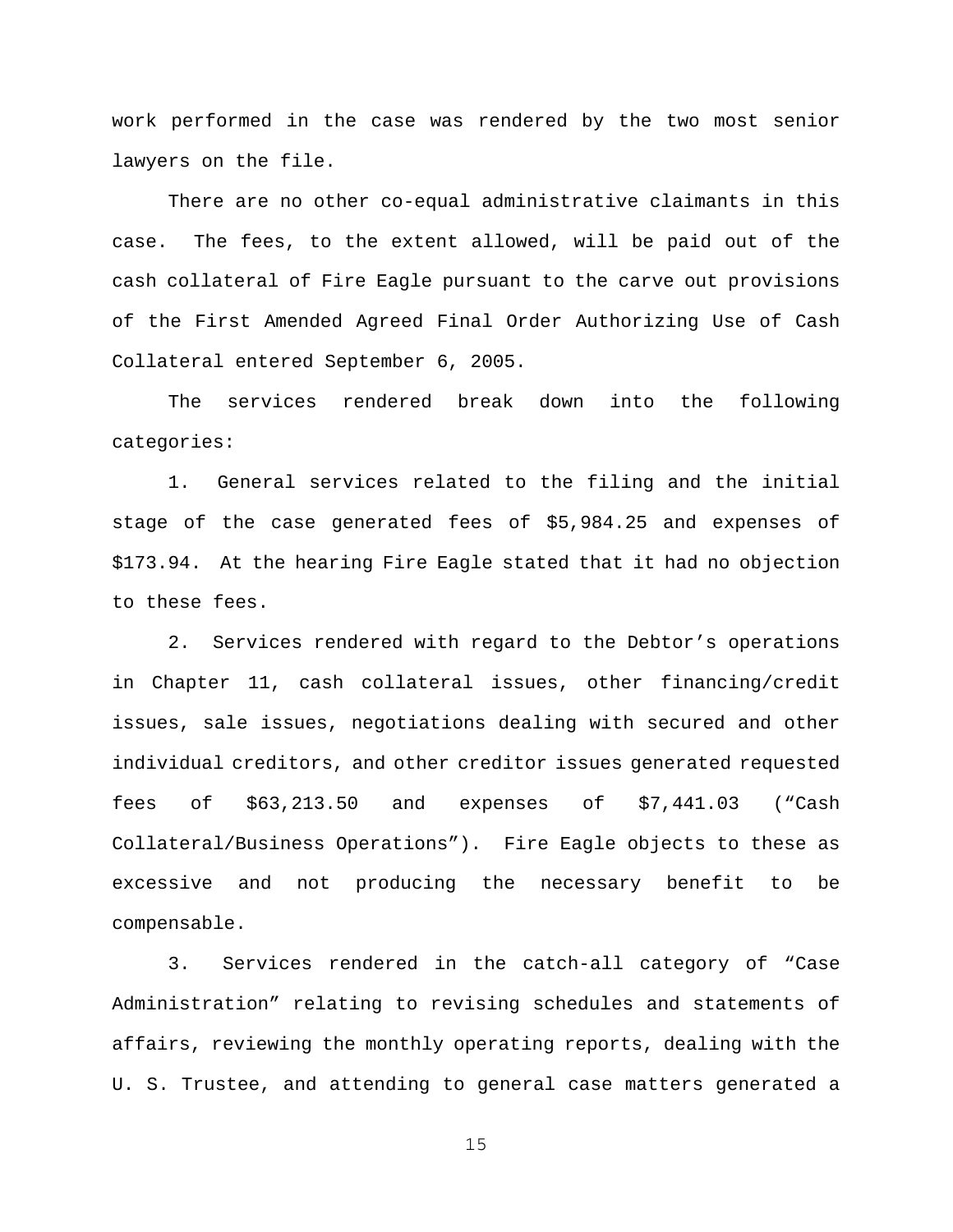request for fees of \$50,686.00 and expenses of \$2,692.08 ("Case Administration"). Fire Eagle objects to these fees as excessive and to the extent required not producing the necessary benefit to be compensable.

4. Services rendered with regard to claims, primarily that of Prosperity Bank, resulted in fees requested of \$4,790.50 and expenses of \$12.03. At the hearing, Fire Eagle stated that it had no objection to these fees.

5. Services rendered in connection with the preparation, filing, and prosecution of employment and fee applications resulted in fees requested of \$7,420.00 and expenses of \$437.43. At the hearing, Fire Eagle stated it had no objection to these fees.

6. Services rendered in connection with the formulation and prosecution of Debtor's plan(s) and disclosure statement(s) and opposing that of Fire Eagle generated a request for fees in the amount of \$120,082.00 and expenses in the amount of \$12,746.52. Of this amount \$20,000.00 was earmarked as the amount expended in opposing the Fire Eagle plan ("Plans"). That means \$100,082.00 of fees is requested for pursuing confirmation of Debtor's plan. Fire Eagle strenuously objects to the allowance of fees in this category as producing no benefit to the estate.

The services rendered in the categories set forth above not objected to by Fire Eagle are compensable under 11 U.S.C. §330(a)(3)(C) as they were clearly "necessary to the administration of" this case. Considering the time spent on the services and the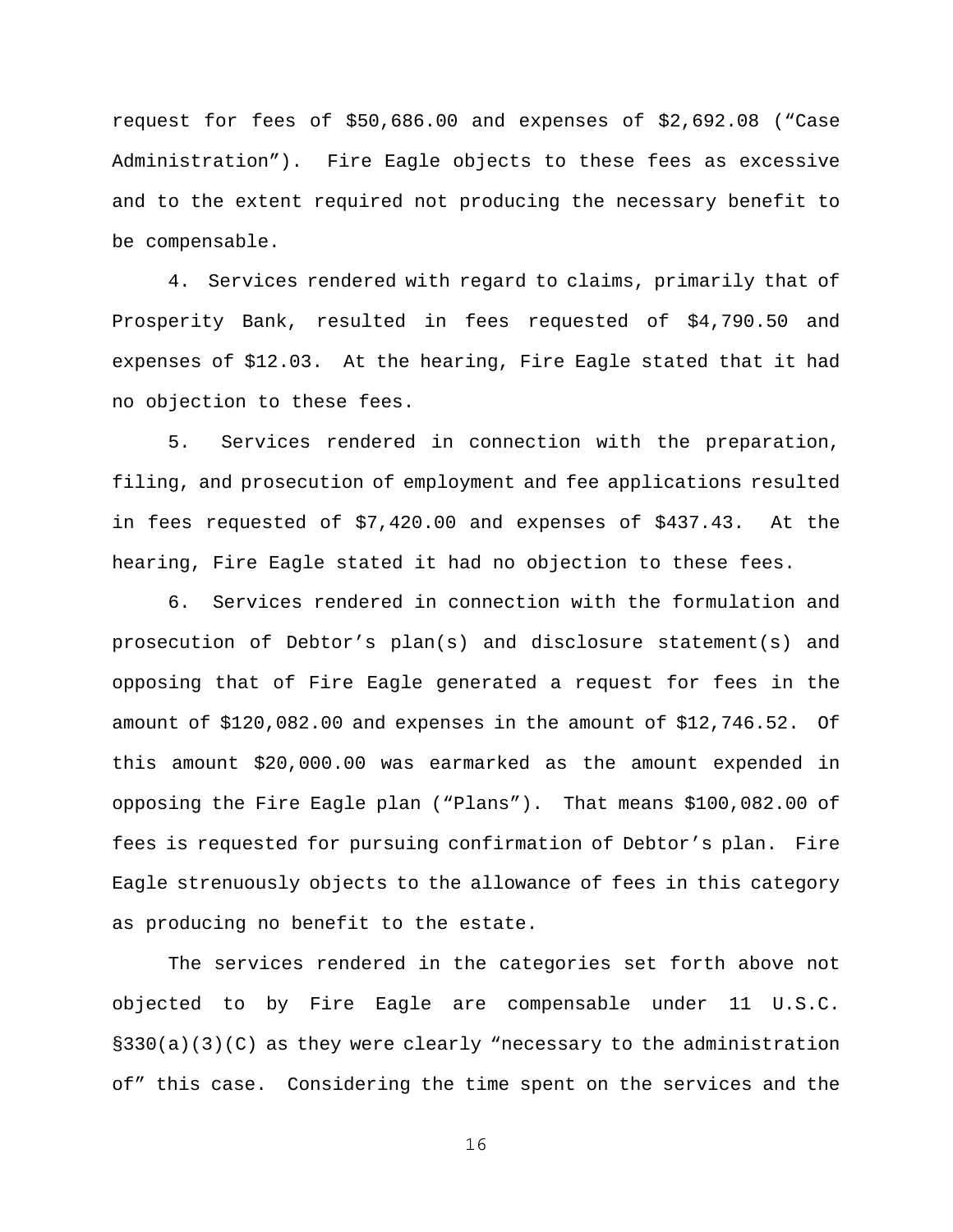rate charged for the services, the Court determines that they were performed "within a reasonable amount of time commensurate with the complexity, importance and nature of the problem, issue or task addressed" as the statute requires. See 11 U.S.C. §330(a)(3)(D).

With regard to the services rendered in the Cash Collateral/Business Operations, Case Administration, and Plans categories, the Court finds that the services were both necessary and beneficial at the time at which the services were rendered toward the completion of the case as required by 11 U.S.C.  $\S 330(a)(3)(C)$ . The Court has already determined that the rates charged for the services, although at the high end of the spectrum in this community, are reasonable taking into account the complexity and nature of the problem/issues at hand in this case. However, the time spent on such services appears excessive in light of the fact that the Debtor's operations and creditor structure were not overly complicated and, in large part, most of the fees generated were primarily a result of the Debtor's dispute with Fire Eagle.

Cash Collateral/Business Operations generated a fee request of \$63,213.50 and included matters relating to cash collateral, financing/credit issues, the Debtor's operations in Chapter 11, negotiating and dealing with secured and other individual creditors, and sale issues. To some extent, these services overlapped with the services rendered in the Plans category since the Debtor's plan contemplated a sale of the Golf Course as an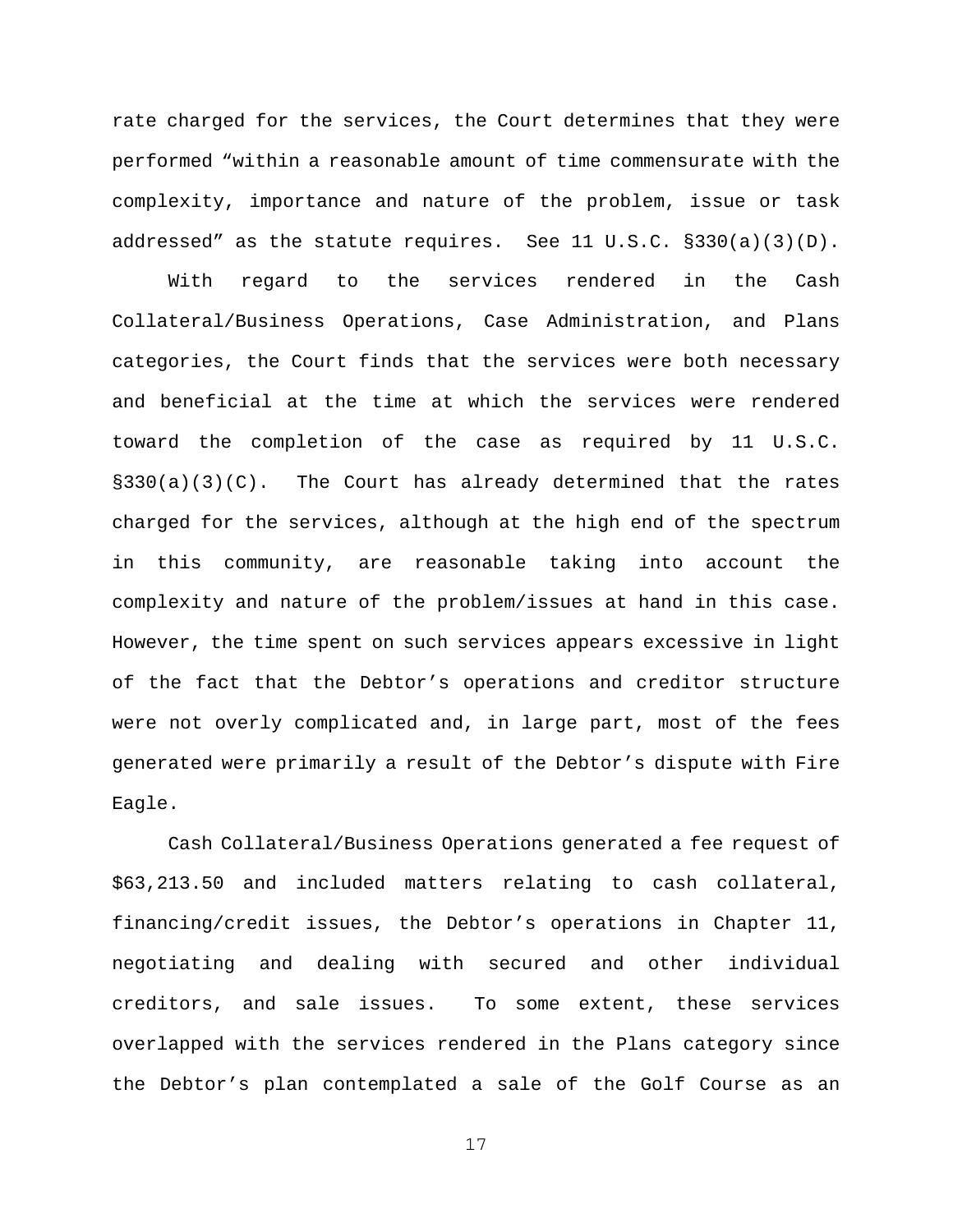operating entity pursuant to the Order that was entered upon the Debtor's Sales Motion. These two categories in large part constitute the "meat" of the service*s* rendered with regard to the bankruptcy/reorganization issues in this case that needed to be addressed.

The services rendered in the Case Administration category were more perfunctory, routine, and administrative in nature. As such, they were matters that were both "beneficial at the time at which the service was rendered toward completion of", and also "necessary to the administration of" this case within the meaning of those phrases as used in 11 U.S.C.  $\S 330(a)(3)(C)$ . The time in the Case Administration category is, however, excessive in light of the fact that they were primarily administrative in nature and could have been more efficiently performed by professionals with a lower billing rate. These fees will be reduced by \$17,500.00 [approximately 35%].

The time rendered in the Cash Collateral/Business Operations and Plans categories is likewise excessive with one caveat, \$20,000.00 was earmarked as representing the services rendered in opposing the Fire Eagle plan. Such services were absolutely necessary and the amount expended therein reasonable and necessary since such plan was patently unconfirmable. The remainder of the fees sought in these two categories is, however, excessive. The case was simply not so complex as to justify the full amount of time spent by Debtor's counsel even though the Court acknowledges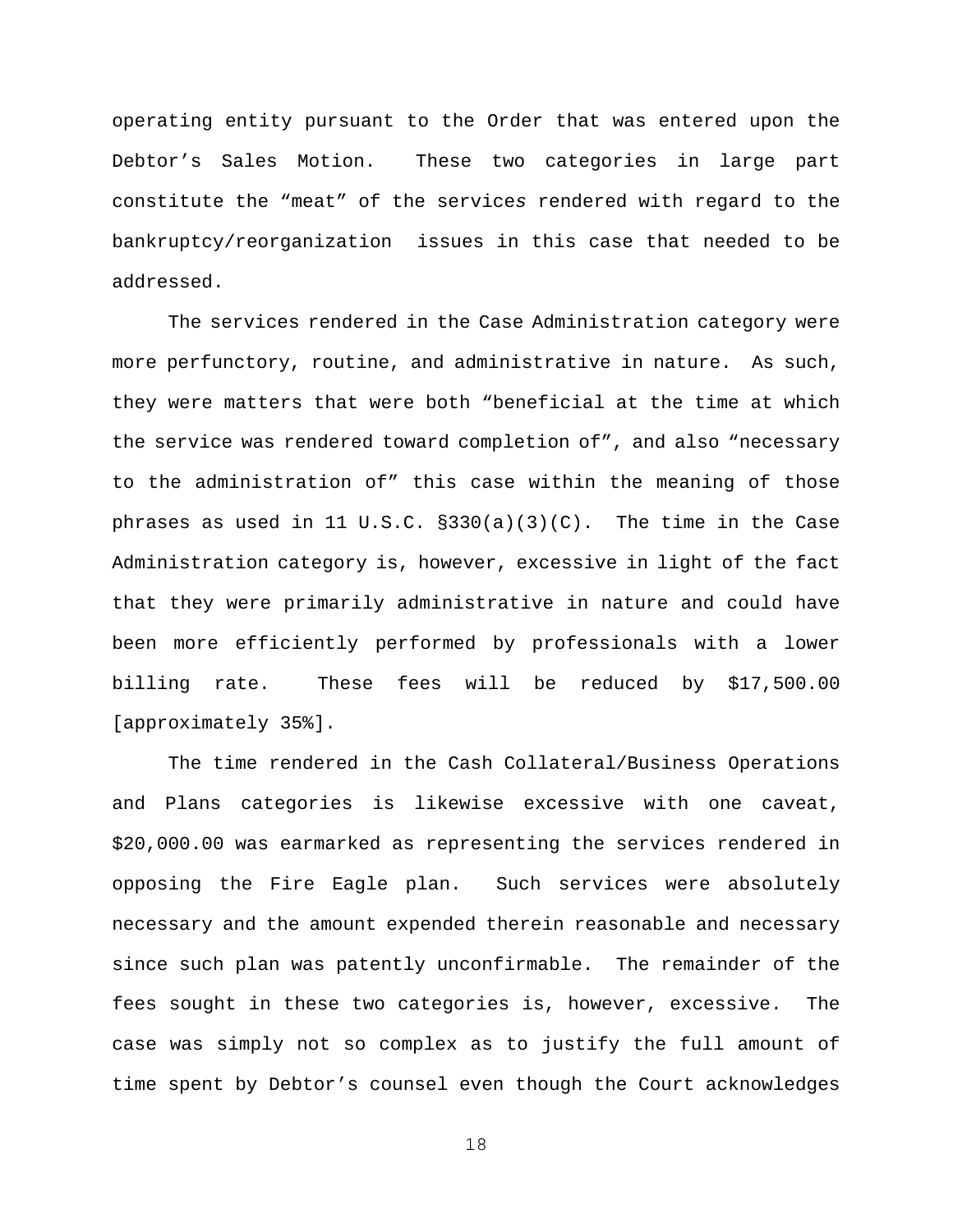that more time was required to be spent than one would expect in a case such as this due to the constant litigious nature of Fire Eagle. That said, Applicant and its attorneys are certainly no shrinking violets either. All things considered, the Court believes fees relating to pursuing confirmation of the Debtor's Plan should be reduced by \$27,500.00 [approximately 27.5%] to be in line with the dictates of the statute.

These reductions are due to the Court's application of the language of the statute (beneficial at the time the services were rendered toward completion of the case) and not with regard to the *Pro-Snax* after-the-fact inquiry. The question then remains: To what extent has the applicant shown that these fees did, in fact, result in an identifiable, tangible, and material benefit to the estate.

While hard to fully quantify, it is clear that the services rendered by counsel to the Debtor in possession in the Cash Collateral/Business Operations category did, in fact, benefit the estate. Further, it was absolutely necessary to the proper operation of the Debtor's business and the preservation of the value of the assets owned by the Debtor's estate that these services be rendered. For example, the Debtor in possession was operating Falcoln Head Golf Course on Lake Travis. The Golf Course needed to continue to be operated, without interruption, to preserve its value as a going concern. In order to do so, the Debtor in possession needed the use of the cash collateral of the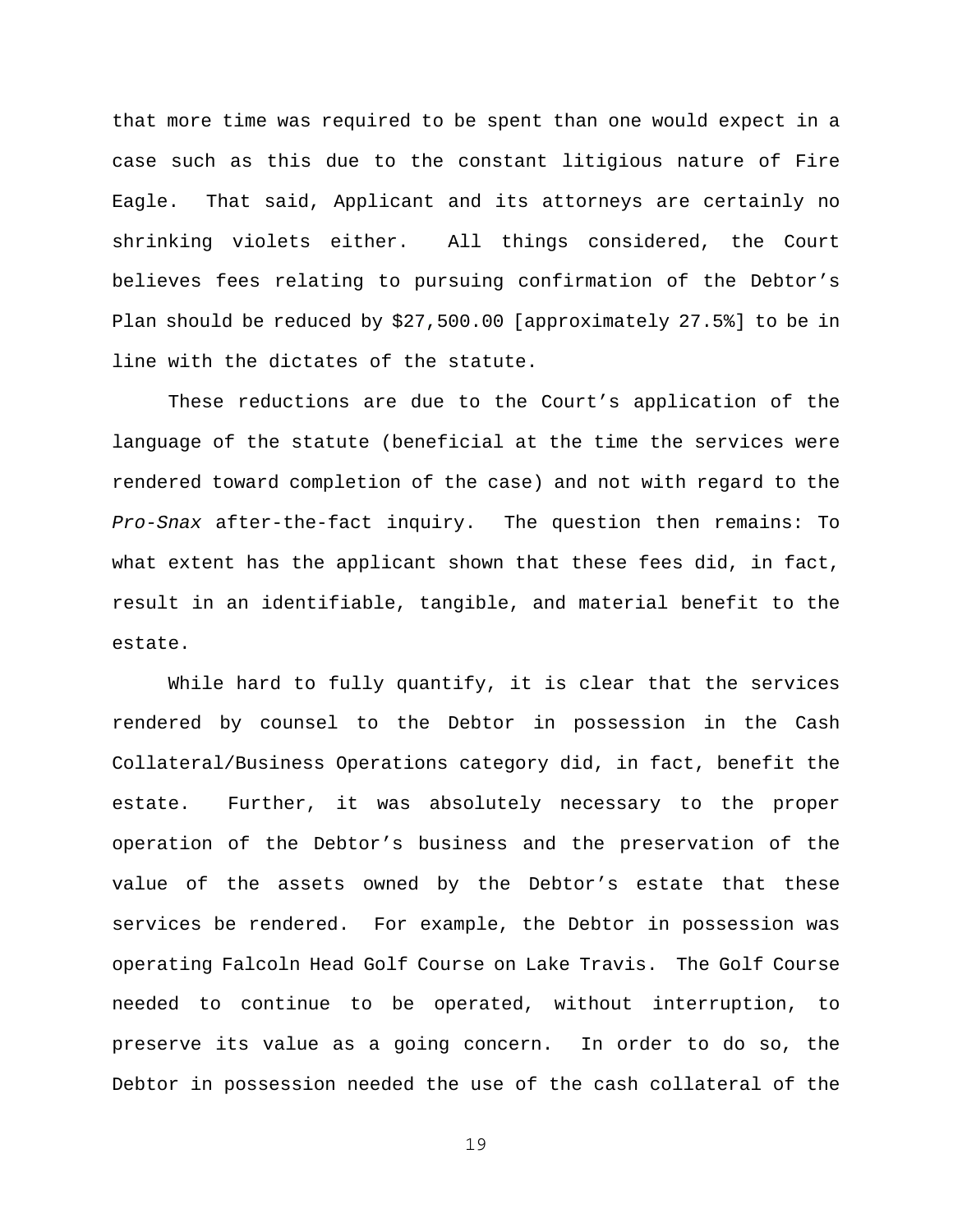lenders. Negotiations had to be conducted and pleadings filed to accomplish this. And, there were additional creditors, both secured and pursuant to lease contracts, that required attention for the case to be properly prosecuted. This Chapter 11 Debtor required the able assistance of counsel to ensure the proper running of its operations, to ensure that it complied with the provisions of Title 11, and to preserve the assets of the estate, whatever they were, and maximize their value for the benefit of the estate and its creditors. Here, counsel's services resulted in identifiable, tangible, and material benefits to the estate when viewed in hindsight. The Debtor's operations produced in excess of \$750,000.00 in cash collateral that was ultimately paid to Fire Eagle as the second lien holder on the property. The property of the estate was preserved and the operations conducted were orderly and in compliance with Title 11. When Fire Eagle took over operations pursuant to its successful §363(k) bid, it was handed a functioning and coherent business operation. No further reduction in this category is necessary under *Pro-Snax.*

Concerning the Plans category, the Court has previously stated, and reemphasizes, that services rendered in opposing the Fire Eagle plan are allowable without reduction, that being \$20,000.00. The remaining \$100,000.00 in fees in this category have already been given a 27.5% hair cut – or \$27,500.00. The remaining question is the benefit, if any, from those services.

Clearly, the Debtor in possession was required to do something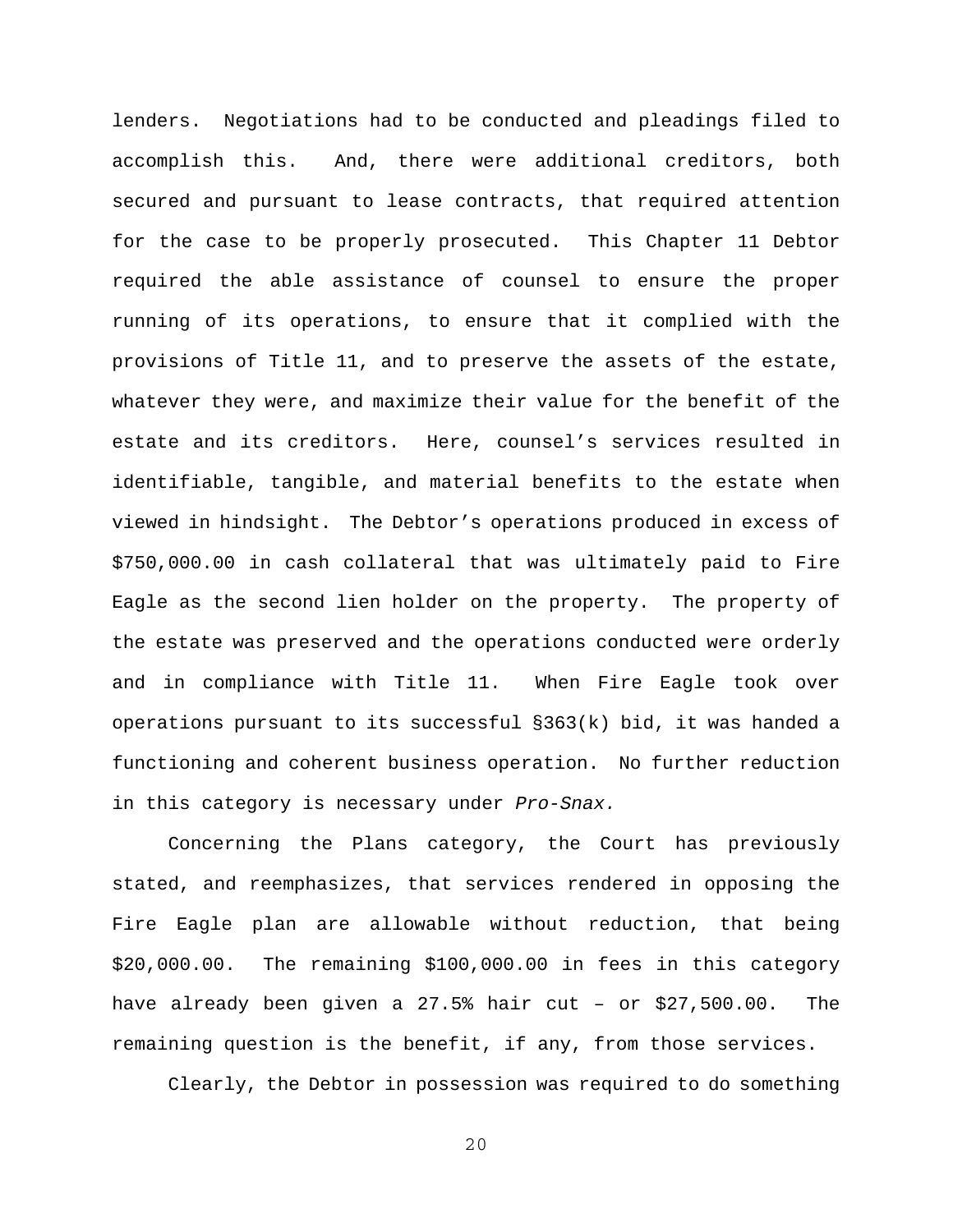to get the ball rolling. That was counsel's obligation. Some eight months into the case it filed its Sales Motion. This got the ball rolling. Both Fire Eagle and then the Debtor filed competing plans and disclosure statements. The Court believes that counsel for the Debtor in possession was obliged to engage in the plan process under the specific facts of this case in accordance with its obligation to the creditors and this estate and in accordance with the respective canons of ethics which govern applicant's rendering of legal services. Pursuant to the plan process, the golf course property, valued at just over \$7 million on the Debtor's schedules, was sold to the second lien holder (who had by that time acquired the first lien debt as well) for the total sum of \$9,300,000.00 [approximately \$200,000.00 in excess of the first lien indebtedness]. This was an identifiable, tangible, and material benefit to the estate. It resulted from the plan process which was actually begun by Fire Eagle in response to the Debtor's Sales Motion. Under these circumstances, counsel would have been negligent not to have pursued the estate's legitimate rights under Title 11 in opposing Fire Eagle's Plan and proposing its own.

A great portion of applicant's fees in the Plan category were generated in large part due to the action of Fire Eagle in opposing the Sales Motion and filing its own Plan.<sup>1</sup>

<sup>1</sup> Had Fire Eagle simply participated in the sales procedure in June 2006 by insisting that it be granted its §363(k) rights at that time instead of filing its own Plan, a great deal of these fees could have been avoided. But that is certainly no grounds to disallow Applicant's fees. The Debtor was not required to simply lay down and accede to Fire Eagle's every wish.